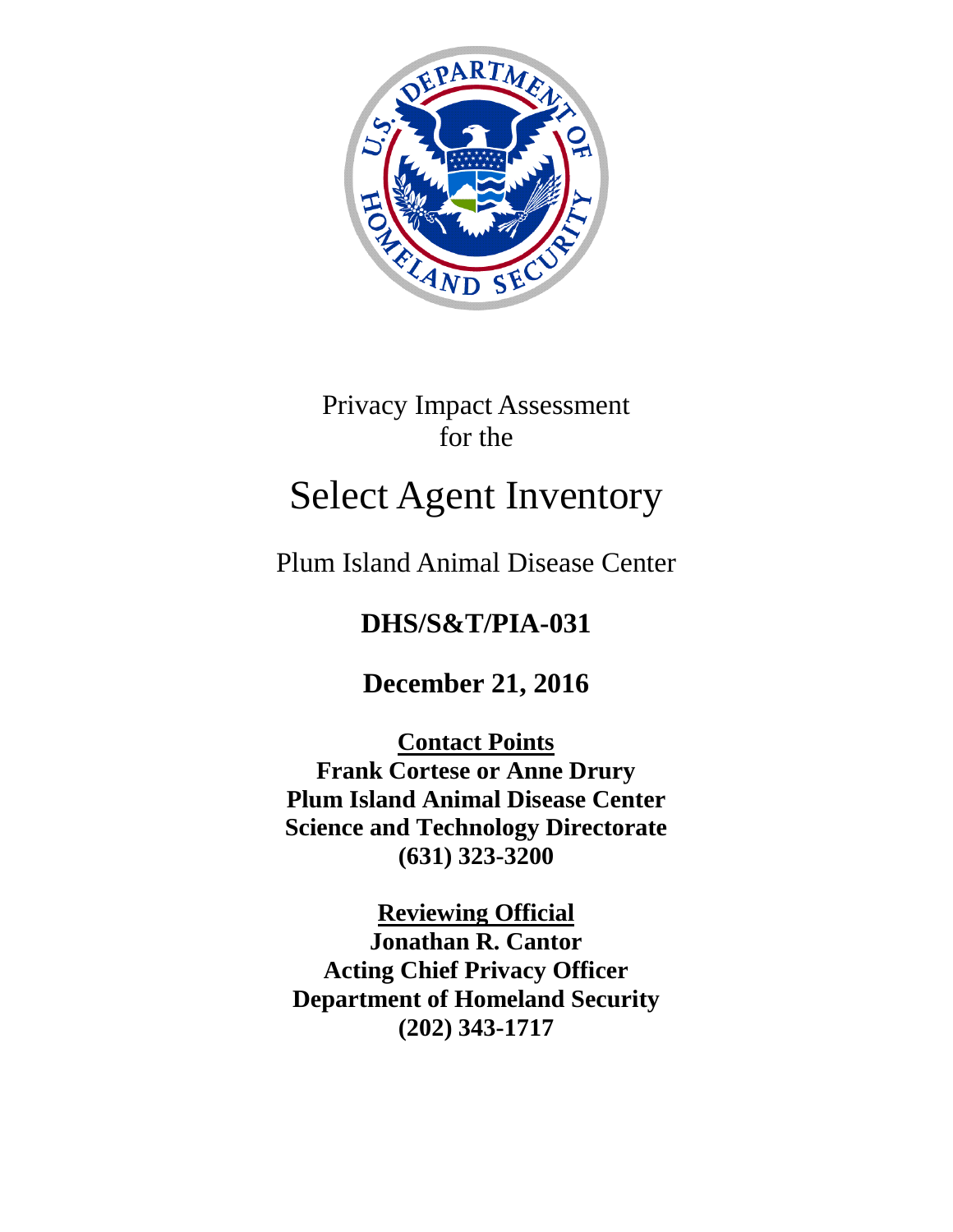

# **Abstract**

The Select Agent Inventory (SAI) system is a database and workflow software product used by Department of Homeland Security (DHS) Science & Technology Directorate (S&T) Plum Island Animal Disease Center (PIADC) to house and automate requirements in support of the Federal Select Agent Program. The Federal Select Agent Program oversees the possession, use, and transfer of biological select agents and toxins that have the potential to pose a severe threat to public, animal, or plant health or to animal or plant products. The SAI database contains information on individuals who have access to PIADC and biological agents and toxins deemed "select agents". S&T is conducting this Privacy Impact Assessment because personally identifiable information (PII) is used to support SAI.

## **Overview**

The Federal Select Agent Program protects the nation from the accidental or intentional introduction of foreign animal diseases (FAD) that can seriously threaten livestock industries, food safety, and the economy.<sup>[1](#page-1-0)</sup> The Department of Homeland Security (DHS) Science  $\&$ Technology Directorate (S&T) Plum Island Animal Disease Center (PIADC) houses plant and animal biological agents and toxins and automates the process of managing these agents in support of the Federal Select Agent Program. PIADC is a biosafety-level 3 laboratory and the only one in the nation that can conduct diagnostic testing, research, and vaccine development for FADs such as foot-and-mouth disease (FMD).<sup>[2](#page-1-1)</sup> Select agent regulations require increased security for personnel and address the reliability of an individual for access to Tier 1 biological select agents and toxins (BSAT), but not for employment in general.

The Select Agent Inventory (SAI) system provides PIADC with basic database management and workflow software tools that are configured to manage resources, facilitate collaboration with colleagues, prepare reports, and coordinate end user authorizations. Personally identifiable information (PII) from end users is stored in the SAI, and that data, along with additional PII, is sent to the Federal Bureau of Investigation Criminal Justice Information

<span id="page-1-0"></span><sup>&</sup>lt;sup>1</sup> The Federal Select Agent Program oversees the possession, use and transfer of biological select agents and toxins, which have the potential to pose a severe threat to public, animal or plant health or to animal or plant products. The Program develops, implements, and enforces the Select Agent Regulations; maintains a national database; inspects entities that possess, use, or transfer select agents; ensures that all individuals who work with these agents undergo a security risk assessment performed by Federal Bureau of Investigation (FBI)/Criminal Justice Information Service (CJS); provides guidance to regulated entities on achieving compliance to the regulations; and investigates any incidents in which non-compliance may have occurred.

<span id="page-1-1"></span><sup>&</sup>lt;sup>2</sup> A biosafety-level 3 laboratory is one in which work is performed with indigenous or exotic agents that may cause serious or potentially lethal disease through the inhalation route of exposure.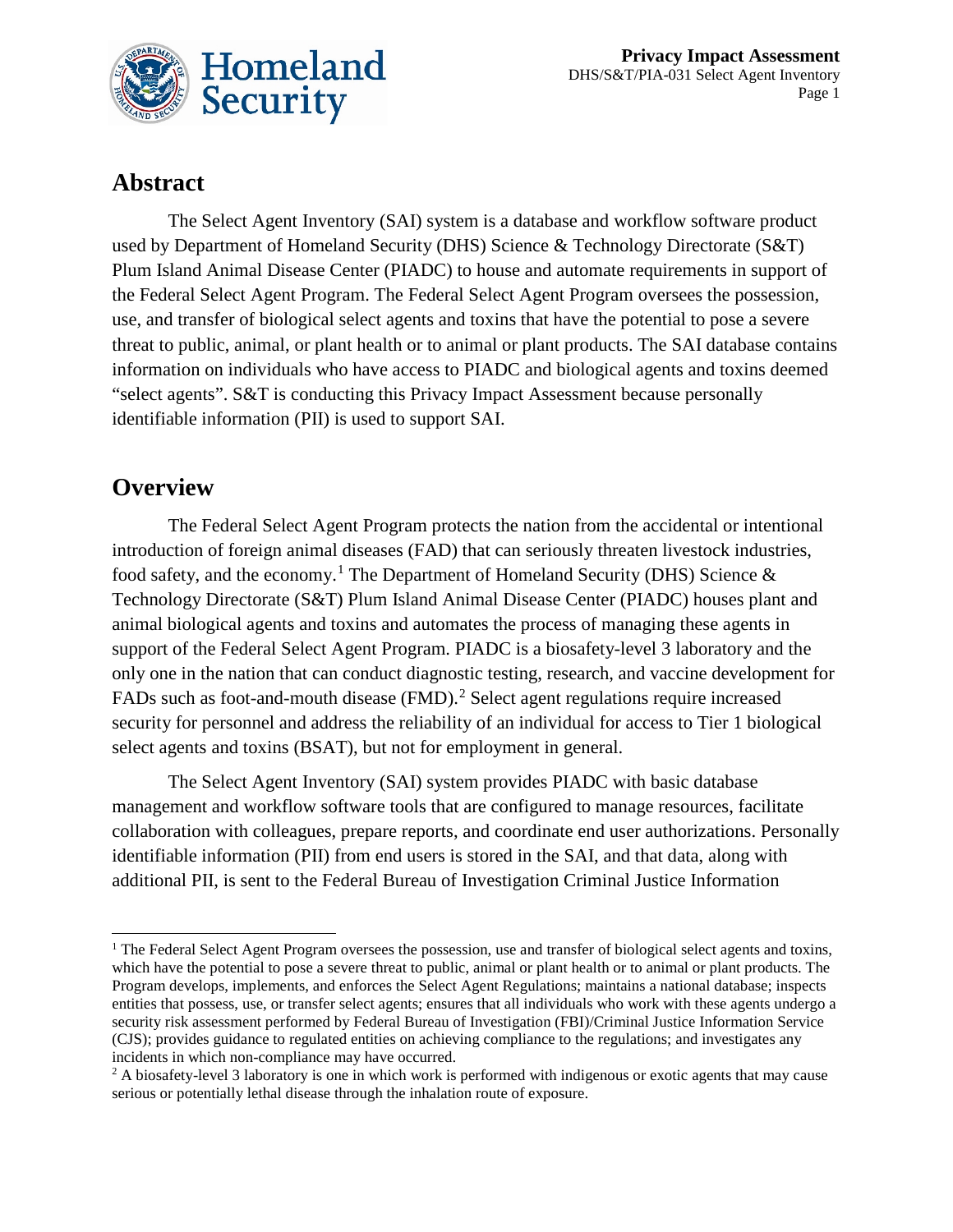

Services Division (FBI CJIS) on the FBI Form<sup>[3](#page-2-0)</sup> for background investigation purposes. The FBI Form is filled out and mailed to the FBI as a result of a new Select Agent Program Individual requiring access to the PIADC. The FBI Form is received by FBI CJIS and reviewed by FBI CJIS Security. FBI CJIS then returns the Bioterrorism Security Risk Assessment and newly generated FBI Unique Identification Number (UIN) to complete the background check to DHS PIADC.

The SAI, owned by DHS, contains the names and agency affiliations of personnel who have access to PIADC and identifies those personnel that have been cleared for access to select agents. Further, the SAI houses a personal identifier that has been generated as a result of the FBI CJIS process. The FBI CJIS-generated number is called the FBI UIN, and it serves as the authorization for individuals to access select agents. The FBI generates a FBI UIN each time a new individual's information is submitted for background checks. This includes background check submissions from federal, state, and local governments, as well as private companies. Additional information collected and stored in the SAI database include Date of Birth (DOB), Social Security number (SSN), system logins (username and password), each individual's access to and storage location of select agent information, as well as biological samples.

# **Section 1.0 Authorities and Other Requirements**

## **1.1 What specific legal authorities and/or agreements permit and define the collection of information by the project in question?**

The Homeland Security Act of 2002 [Public Law 1007-296, §302(4)] authorizes the Science & Technology Directorate (S&T) to conduct "basic and applied research, development, demonstration, testing, and evaluation activities that are relevant to any or all elements of the Department, through both intramural and extramural programs." In exercising its responsibility under the Homeland Security Act, S&T is authorized to collect information, as appropriate, to support Research & Development related to improving the security of the homeland.

The Department's authority for this collection for the purpose of security of DHS property facilities is primarily 5 U.S.C. § 301 on Government Organizations and Employees; the Homeland Security Act of 2002; Executive Order (E.O.) 9397 as amended by E.O. 13478; E.O. 12968; and Title 41, Subtitle C, Chapter 101 Federal Property Management Regulations, issued July 2002.

<span id="page-2-0"></span> <sup>3</sup> *See* FBI CJIS FD-961, Bioterrorism Security Risk Assessment Form *available at* https://www.fbi.gov/filerepository/fd-961-for-internet.pdf/view.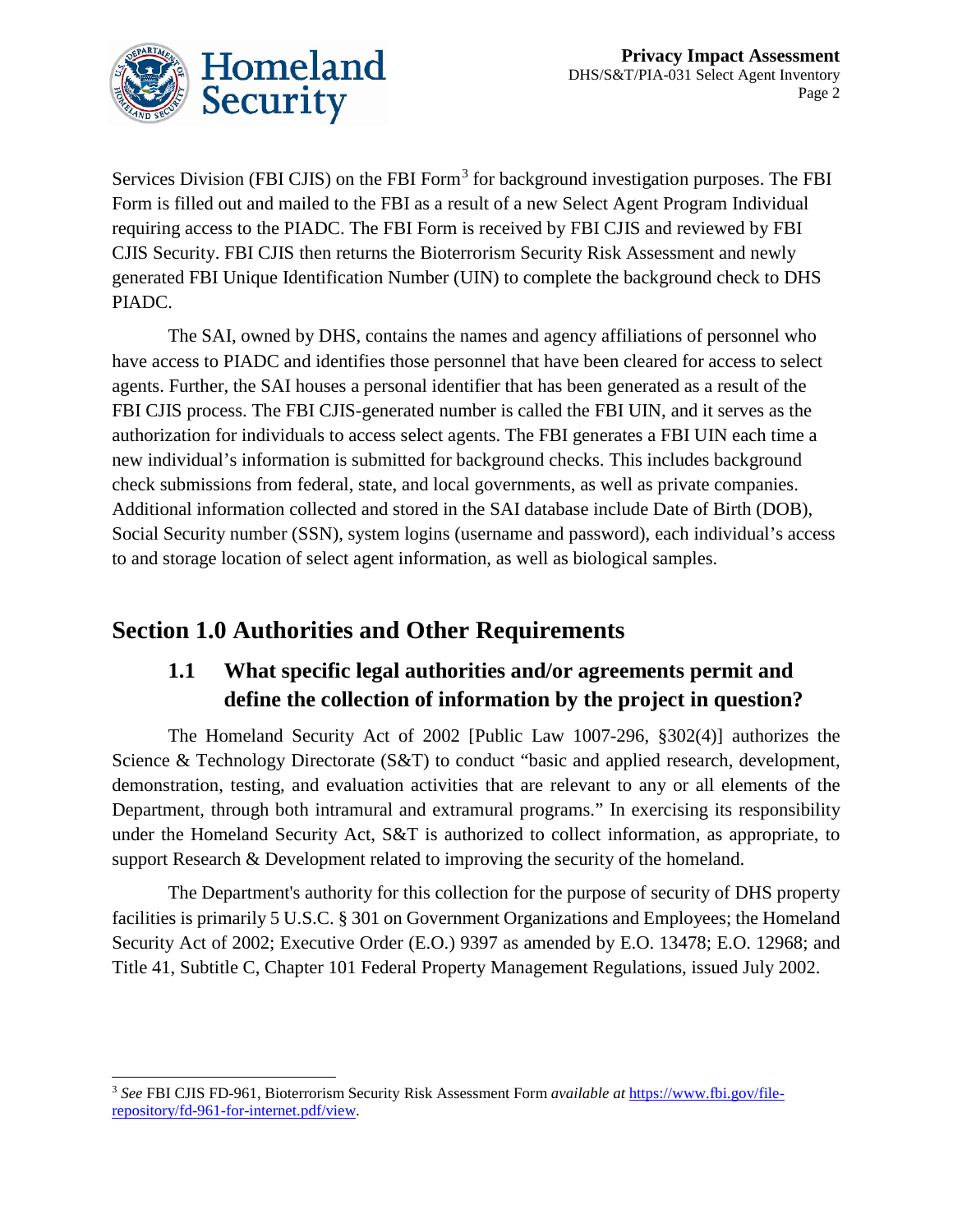

9 CFR § 121 implements the provisions of the Agricultural Bioterrorism Protection Act of 2002 setting forth the requirements for possession, use, and transfer of select agents and toxins.<sup>[4](#page-3-0)</sup> The biological agents and toxins listed in this part have the potential to pose a severe threat to public health and safety, to animal health, or to animal products. Overlap select agents and toxins are subject to regulation by both the Animal and Plant Health Inspection Service (APHIS) and Centers for Disease Control and Prevention (CDC).

The Uniting and Strengthening America by Providing Appropriate Tools Required to Intercept and Obstruct Terrorism Act Of 2001 (USA PATRIOT Act), Section 817, prohibits restricted persons from possessing, shipping, or transporting select agents, biological agents, and toxins.<sup>[5](#page-3-1)</sup>

### **1.2 What Privacy Act System of Records Notice(s) (SORN(s)) apply to the information?**

The following Privacy Act System of Records Notices apply to the collection, use, maintenance, and dissemination of SAI information:

- DHS/ALL-023 Department of Homeland Security Personnel Security Management,<sup>[6](#page-3-2)</sup> covers processing records of personnel security-related clearance actions, to record suitability determinations, to record whether security clearances are issued or denied, and to verify eligibility for access to classified information or assignment to a sensitive position; and
- DHS/ALL-024 Department of Homeland Security Facility and Perimeter Access Control and Visitor Management, [7](#page-3-3) covers collection and maintenance of records associated with DHS facility and perimeter access control, including access to DHS information technology and access to classified facilities, as well as visitor security and management.
- JUSTICE/FBI-009 The Next Generation Identification (NGI) System<sup>[8](#page-3-4)</sup>, covers the collection and maintenance of identification and criminal history records collected during background checks for persons who provide biographic and biometric data for the purposes of security clearances and suitability determinations.

<span id="page-3-0"></span> <sup>4</sup> Title II, Subtitle B of the Public Health Security and Bioterrorism Preparedness and Response Act of 2002, Pub. L. No. 107-188.

<span id="page-3-1"></span><sup>5</sup> USA PATRIOT ACT of 2001, Pub. L. No. 107-56.

<span id="page-3-2"></span><sup>6</sup> DHS/ALL-023 Department of Homeland Security Personnel Security Management, 75 FR 8088 (February 23, 2010) *available at* [www.dhs.gov/privacy.](http://www.dhs.gov/privacy)

<span id="page-3-3"></span><sup>7</sup> DHS/ALL-024 Department of Homeland Security Perimeter Access Control and Visitor Management, 75 FR 5609 (February 3, 2010) *available at* [www.dhs.gov/privacy.](http://www.dhs.gov/privacy)

<span id="page-3-4"></span><sup>8</sup> JUSTICE/FBI-009 The Next Generation Identification (NGI) System, 81 FR 27283 (April 26, 2016) *available at* [https://www.federalregister.gov/documents/2016/05/05/2016-10120/privacy-act-of-1974-systems-of-records.](https://www.federalregister.gov/documents/2016/05/05/2016-10120/privacy-act-of-1974-systems-of-records)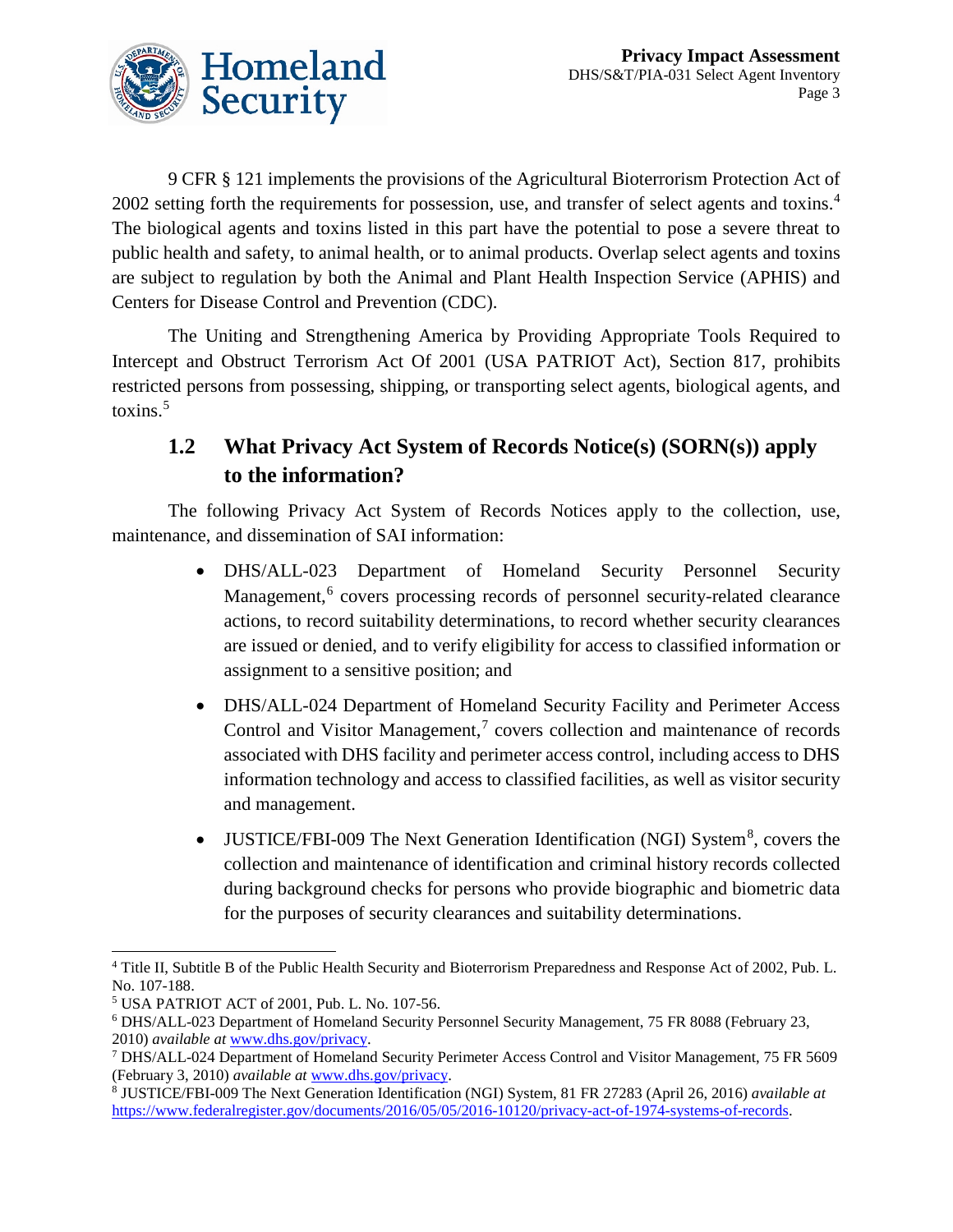

# **1.3 Has a system security plan been completed for the information system(s) supporting the project?**

The SAI system has a Security Plan (SP) in place which is maintained in DHS Information Assurance Compliance System (IACS). The SAI SP details the managerial, operational, and technical controls that are in place to protect the system and the data contained within it. The SP will be in place for three years and then undergo a review. The SP also explains all preventative controls including physical security and technical safeguards, such as password protections and access controls, which are consistent with the information security and physical security requirements per DHS policy.

### **1.4 Does a records retention schedule approved by the National Archives and Records Administration (NARA) exist?**

No. With regard to retention schedules and file plans for "Biological Select Agent and Toxins Records," these are currently unscheduled and with NARA for determination. DHS proposes to delete the records after 6 years. Until NARA approves the final retention schedule, the records are deemed permanent and cannot be destroyed. DHS deletes user access request information after 6 years pursuant to General Records Schedule 3.2 item 031.

# **1.5 If the information is covered by the Paperwork Reduction Act (PRA), provide the OMB Control number and the agency number for the collection. If there are multiple forms, include a list in an appendix.**

Federal Bureau of Investigation Bioterrorism Preparedness Act: Entity/Individual Information form FD-961, OMB No. 1110-0039, is used to capture information for FBI CJIS to determine if PIADC personnel are approved to access select agents. PIADC does not keep any copies of this form. The original is forwarded to the FBI.

One of the fundamental elements of the select agent regulations is to keep select agents and toxins out of the possession of individuals who might intend to misuse them. The Federal Select Agent Program works closely with FBI CJIS to identify those individuals who are prohibited from access to select agents and toxins based on the restrictions identified in the USA PATRIOT Act. CJIS conducts security risk assessments of all individuals, Responsible Officials (RO), Alternate Responsible Officials (ARO), and non-governmental entities that request access to select agents and toxins. The Federal Select Agent Program authorizes access to select agents and toxins based on the results of the security risk assessment.

Federal Select Agent Program (FSAP) APHIS/CDC Form 1, Application for Registration for Possession, Use, and Transfer of Select Agents and Toxins Section 4A, 4B and 4C, OMB NO. 0579-0213 and OMB NO. 0920-0576, is used to capture information for the Federal Select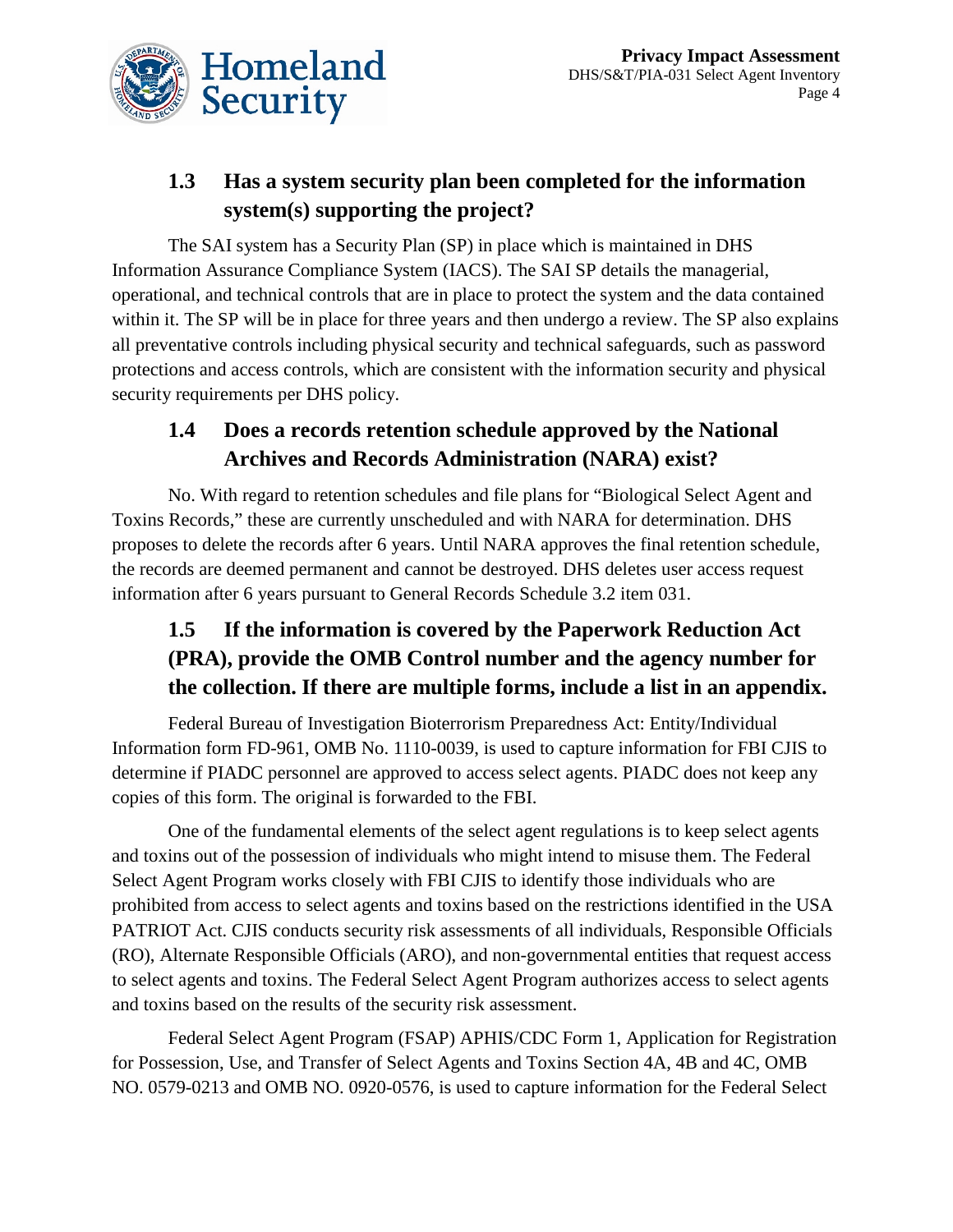

Agent Program Office to assign an FBI Unique Identifying Number (or Department of Justice - DOJ Number) for the applicant's application.<sup>[9](#page-5-0)</sup> A hard copy of this form is kept by the PIADC RO/ARO in a locked office. The retention period for this documentation is pending NARA's determination in 1.4 above.

FBI CJIS FD-961, Bioterrorism Security Risk Assessment Form, is used to capture information used by the FBI when accomplishing a background check at DHS PIADC's request.

PlADC General User Request Form, IT-007-1, is used to capture information necessary for the Information Technology Office to ensure that personnel requesting access to SAI have been fully vetted prior to access. That access is limited to information approved by their respective supervisor, and required to support their duties. None of the information collected on the IT-007-1 is entered into SAI. A hard copy of the form is held by the IT department in the access-controlled Server Room. The retention period for this documentation is pending NARA's determination in 1.4 above.

# **Section 2.0 Characterization of the Information**

### **2.1 Identify the information the project collects, uses, disseminates, or maintains.**

The SAI system captures the following PII:

- Name;
- Date of Birth;
- SSN;
- Agency;
- Position;
- User Name; and
- Password.

Information captured on the Federal Select Agent Program Form 1 may include:

<span id="page-5-0"></span> <sup>9</sup> 4A is for laboratorians and Animal Care Staff: [http://www.selectagents.gov/resources/APHIS-](http://www.selectagents.gov/resources/APHIS-CDC_Form_1_Section_4A.pdf)

[CDC\\_Form\\_1\\_Section\\_4A.pdf;](http://www.selectagents.gov/resources/APHIS-CDC_Form_1_Section_4A.pdf) 4B is for Support Staff: [http://www.selectagents.gov/resources/APHIS-](http://www.selectagents.gov/resources/APHIS-CDC_Form_1_Section_4B.pdf)

[CDC\\_Form\\_1\\_Section\\_4B.pdf;](http://www.selectagents.gov/resources/APHIS-CDC_Form_1_Section_4B.pdf) 4C is for unescorted visitors: [http://www.selectagents.gov/resources/APHIS-](http://www.selectagents.gov/resources/APHIS-CDC_Form_1_Section_4C.pdf)

[CDC\\_Form\\_1\\_Section\\_4C.pdf;](http://www.selectagents.gov/resources/APHIS-CDC_Form_1_Section_4C.pdf) 1A is for Responsible Official, Alternate Responsible Officials and Entity Official [http://www.selectagents.gov/resources/APHIS-CDC\\_Form\\_1\\_Section\\_1A\\_1B.pdf.](http://www.selectagents.gov/resources/APHIS-CDC_Form_1_Section_1A_1B.pdf)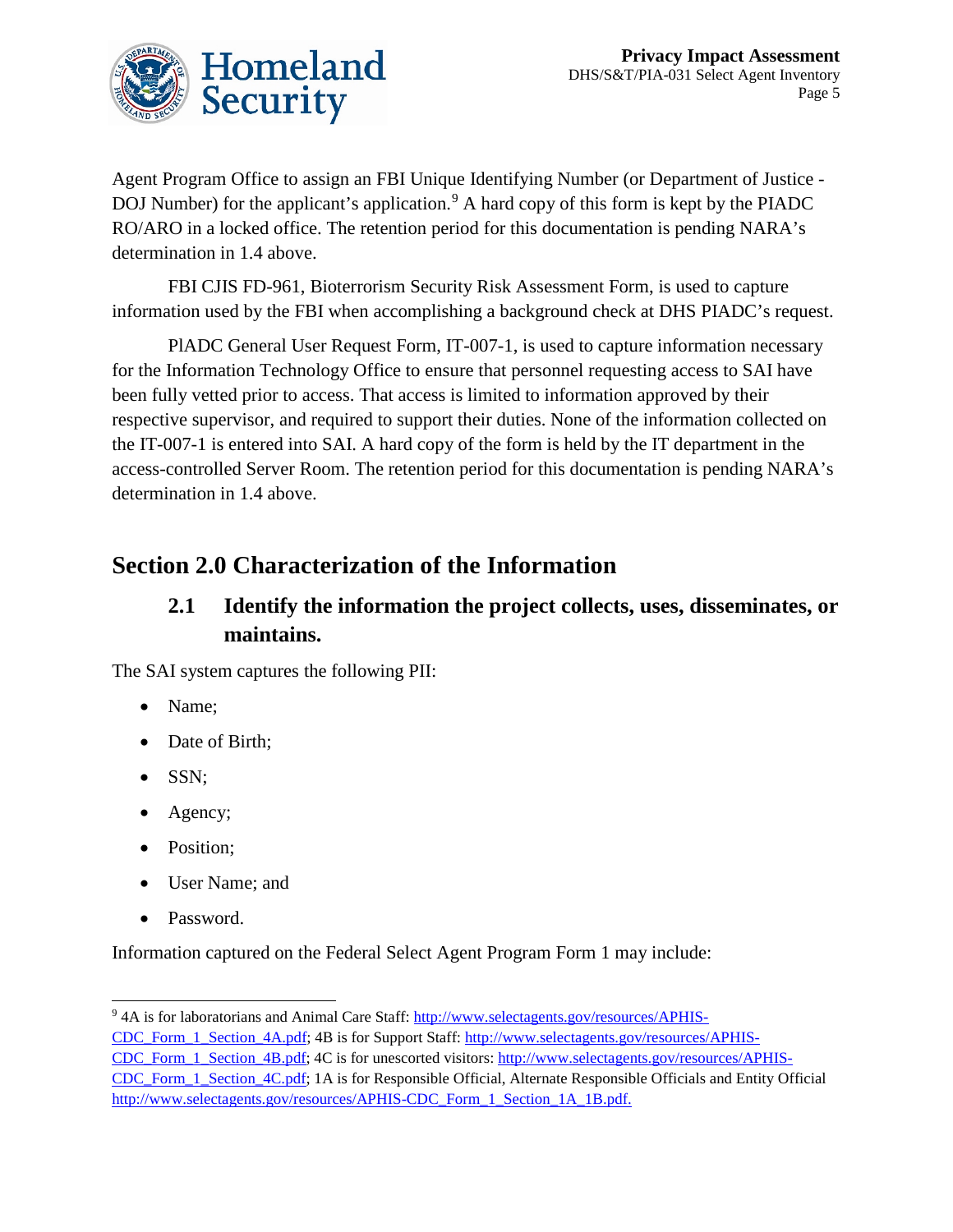

- Name;
- Date of Birth:
- SSN;
- $\bullet$  FBI UIN;<sup>[10](#page-6-0)</sup>
- Supervising Principal Investigator;<sup>[11](#page-6-1)</sup> and
- RO/ARO Signatures.

A hard copy of FSAP Form 1, for initial and amendment processing, is kept in the secured office of the PIADC RO. The retention period for this documentation is pending NARA's determination in 1.4 above.

The FSAP provides the unique identification number via fax to the RO/ARO who then enters the number into SAI. The FBI unique identification number is stored in the SAI system along with the name, date of birth, and SSN to account for the status of an individual's compliance requirements for access to select agents.

Information captured on the FBI CJIS FD-961, Bioterrorism Security Risk Assessment Form may include:

- FBI UIN;
- Legal Name (Alias(es));
- Date of Birth;
- SSN;
- Residence Address:
- Past States of Residence;
- Phone Number(s);
- Email Address(es);
- Gender;
- Ethnicity;
- Place of Birth;

<span id="page-6-0"></span><sup>&</sup>lt;sup>10</sup> The FBI UIN is generated by the FBI and provided to the PIADC Select Agent Program after an applicant submits his or her FD-961 to the FBI as required to work in the Federal Select Agent Program.

<span id="page-6-1"></span><sup>&</sup>lt;sup>11</sup> The Supervising Principal Investigator is the supervising scientist of the individual filling in the FSAP Form 1.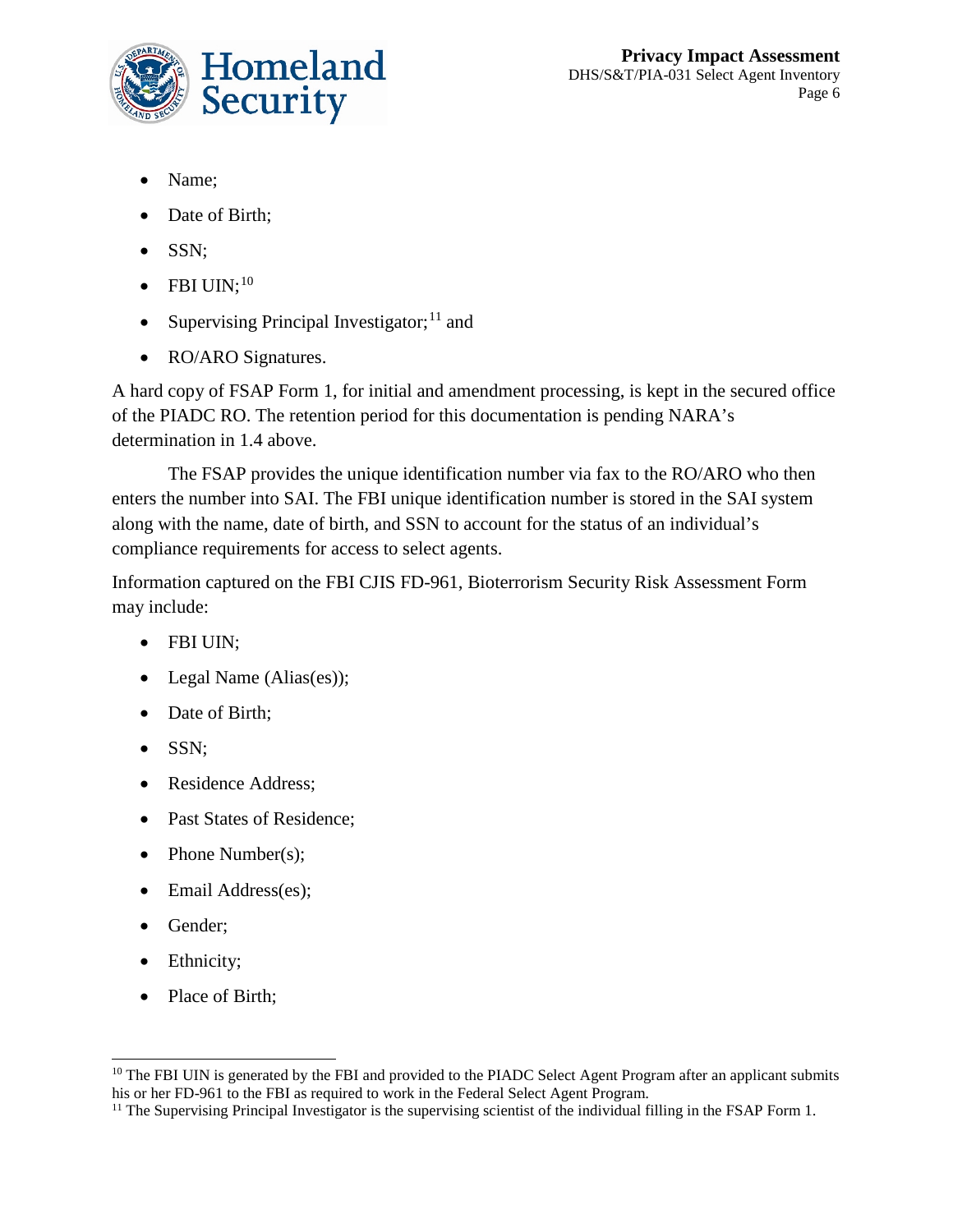

- Country or Countries of Citizenship;
- Alien Registration Number (A-Number);
- Immigration Status;
- Immigration Status at Entry;
- Date and Place of Entry;
- Parents' Names;
- Foreign Place of Birth Information, if applicable;
- Photo;
- Fingerprint image(s); and
- Certifications question(s).

The completed, original form, photo, and fingerprint images are forwarded to FBI CJIS via the PIADC Select Agent Program. S&T does not retain a copy of the completed form.

As a result of an approved risk assessment the following information is forwarded to PIADC by the FBI CJIS:

- SRA approval; and
- SRA date.

If an individual's risk assessment is not approved, the SRA approval and SRA date is not collected and a letter is sent letting the applicant know the reason for disapproval and appeal options.

Information captured on the PIADC General User Request Form, IT-007-1 may include:

- Name;
- Job Title:
- Organization;
- Office Phone;
- Office Address;
- Office Location;
- City and State;
- Employee Type (Government or Contractor); and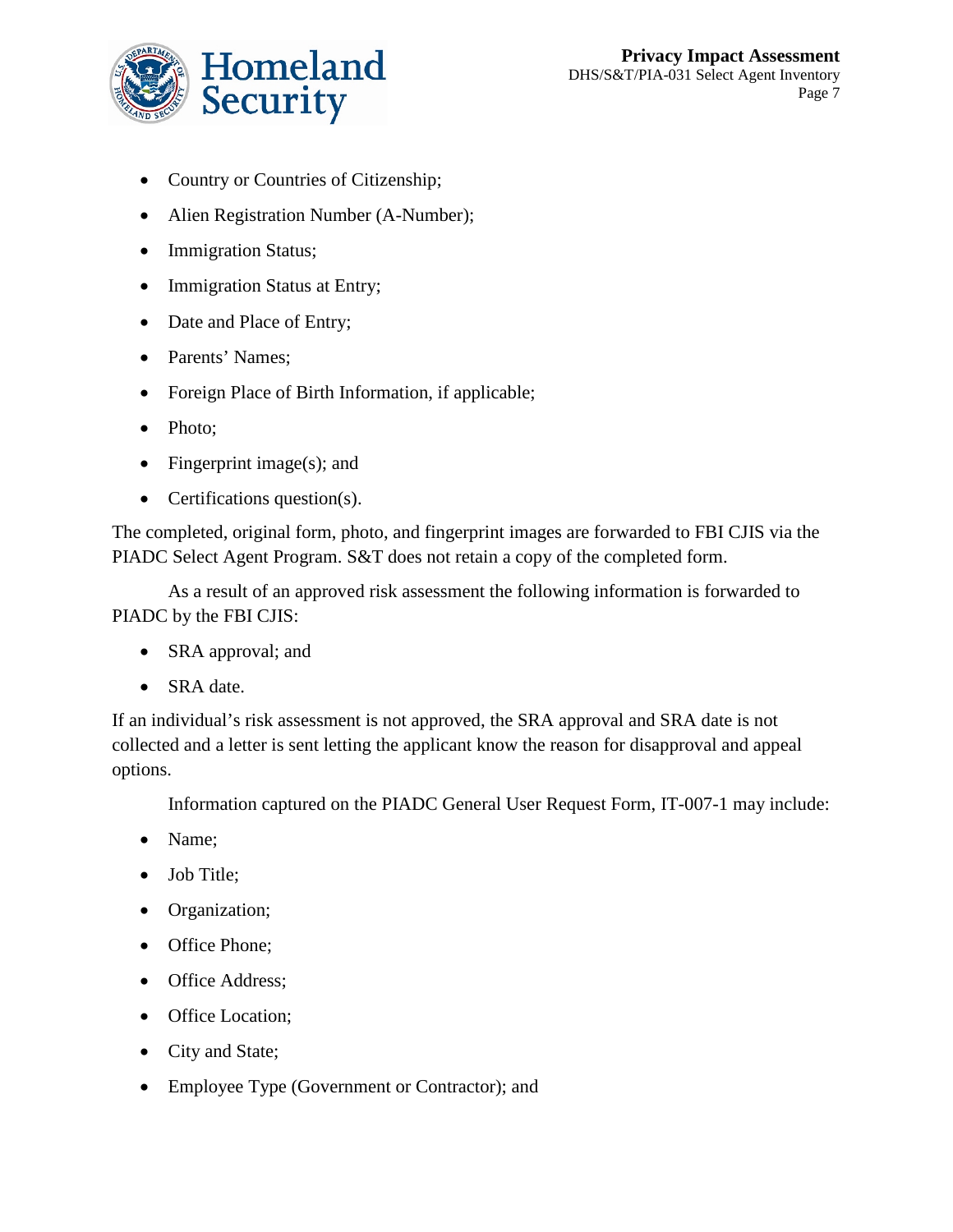

• U.S. Citizen.

A hard copy of the form is held by the IT department in the access-controlled Server Room. The retention period for this documentation is pending NARA's determination in 1.4 above.

## **2.2 What are the sources of the information and how is the information collected for the project?**

The individual provides the information necessary to populate the FBI CJIS, FSAP, and IT-007-1 forms.

The individual provides the information necessary to populate the FSAP Form 1. This information is also entered into SAI. PIADC sends the FSAP Form 1 to FSAP for processing, resulting in an FBI unique identifier number being returned to the PIADC RO/ARO for entry into SAI. SAI collects the name, date of birth, SSN, and FBI Unique Identification Number.

The individual fills in the FBI CJIS FD-961 Form and either hand delivers or mails it to the RO/ARO. The RO/ARO in turn mails the information required for the FBI CJIS FD-961 Form to the FBI. A risk assessment is conducted by FBI CJIS and this information is shared with PIADC through the FSAP and entered into SAI, which already holds the individual's information provided by the FSAP Form 1. PIADC only receives notification whether the individual passes or fails the risk assessment. The risk assessment is a background check based on the information provided in the FD-961. A letter is sent to the applicant letting him or her know the reason for failure and how he or she can appeal the decision by the Select Agent Program.

If the individual passes the risk assessment and is granted access to PIADC, the individual provides the information necessary to populate the PIADC General User Request Form, IT-007- 1. Then the form is processed by the IT department and access is granted to SAI if appropriate. No data from the form is entered into SAI. A hard copy of the form is held in the facilities secured Server Room.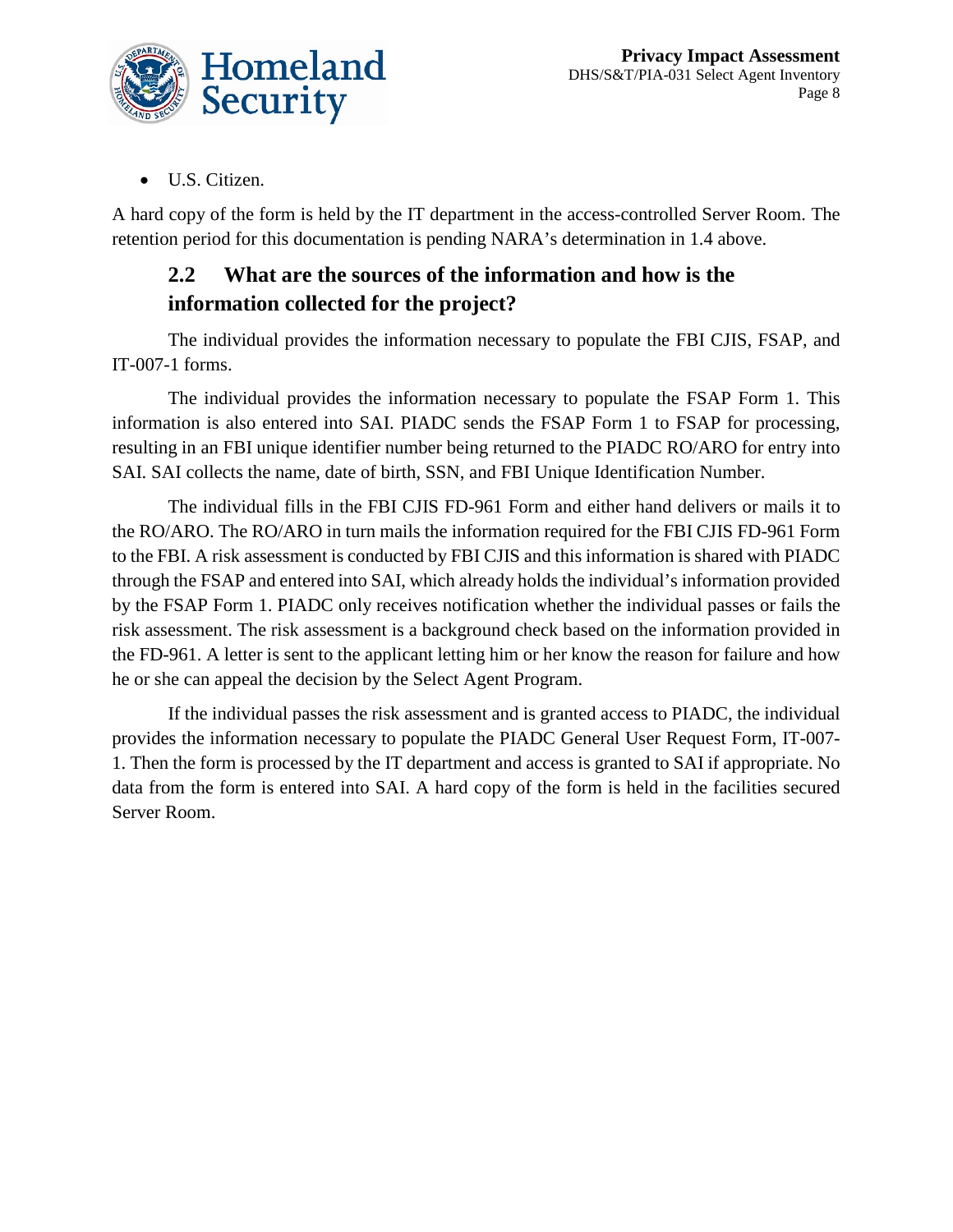



# **2.3 Does the project use information from commercial sources or publicly available data? If so, explain why and how this information is used.**

No.

### **2.4 Discuss how accuracy of the data is ensured.**

The PIADC RO/AROs perform quarterly audits of SAI information and periodic audits of personnel information in SAI compared to the official report provided to PIADC by the Federal Select Agent Program listing individual's FBI Unique Identification Number, Name, Security Risk Assessment (SRA) status, and SRA expiration date. DHS also collects information directly from the individual, which increases the likelihood of accurate data.

### **2.5 Privacy Impact Analysis: Related to Characterization of the Information**

**Privacy Risk:** There is a risk that PIADC is retaining more information in SAI than necessary to permit access to the facility.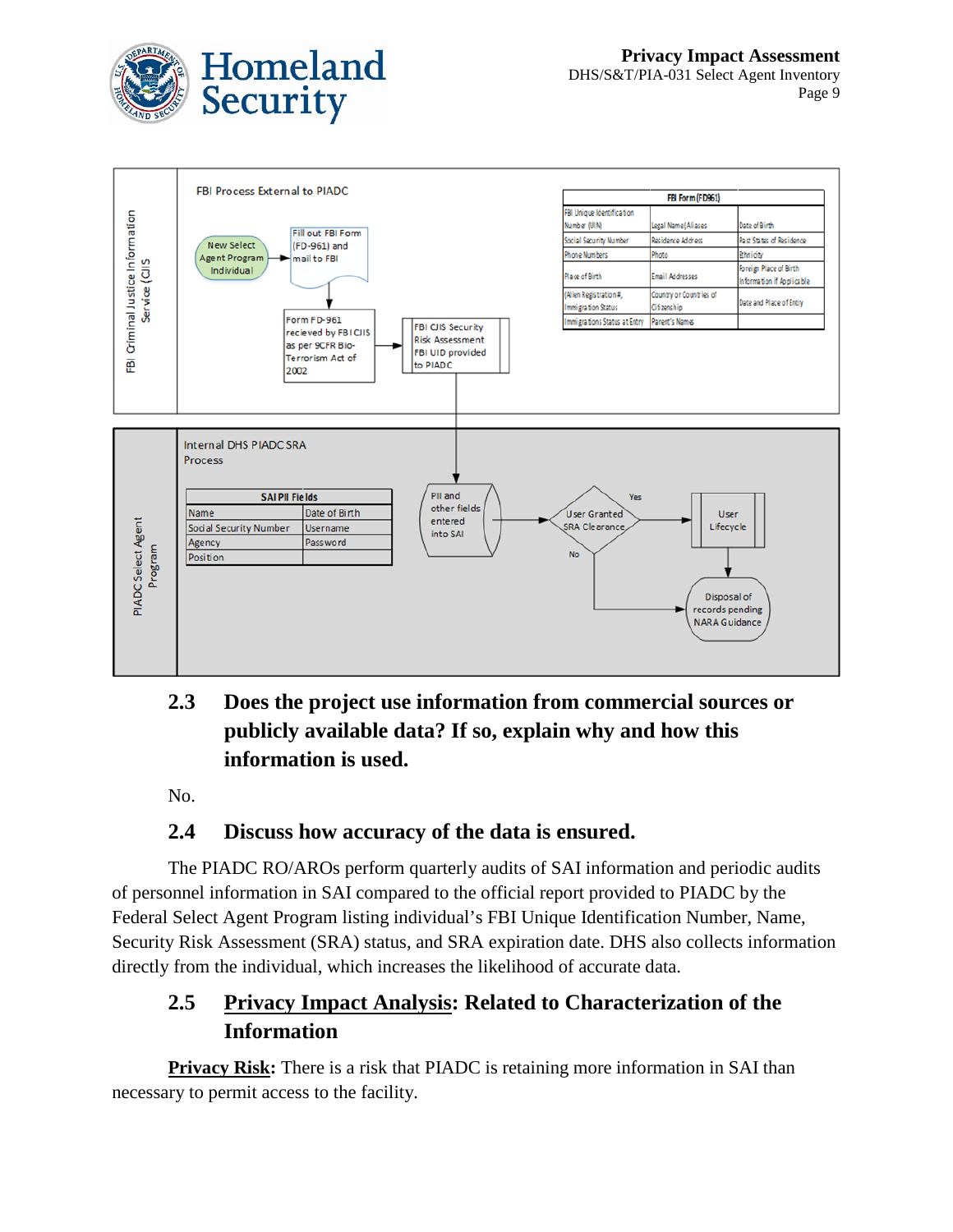

**Mitigation:** PIADC works closely with staff from the DHS Office of the General Counsel, Security Office, Office of the Chief Information Security Officer, and Privacy Office to verify the data collected is within the scope of authorities established to secure the data. If the scope of authorities and data collection requirements change, PIADC will apply the updates to the data collections and remove any data that is no longer necessary or required. This PIA will be reviewed and updated as appropriate, should such a change occur.

**Privacy Risk:** There is a risk that there may be an unauthorized disclosure of the information.

**Mitigation:** While this risk can never be fully eliminated, SAI data (e.g., name, date of birth, SSN, FBI UIN, SRA approval, and SRA date) collected is located on a database server and uses current DHS information security software tools to lock down the system to ensure limited access to this information. System administrator(s), ROs, the information system security officer (ISSO), and DHS security personnel are the only users who have access to the system server. In addition, remote access is restricted.

# **Section 3.0 Uses of the Information**

### **3.1 Describe how and why the project uses the information.**

PIADC and FBI personnel use the above PII/SPII to conduct a security risk assessment of individuals who require access to select agents and toxins, as required by federal statutes. The Federal Select Agent Program conducts risk assessments every three years. The FBI CJIS uses the information to conduct a background check on the individual and then returns the results of that check to PIADC. FBI CJIS requires SSNs for this collection because they provide the best matching capabilities to provide security risk assessments. The information is also used to conduct annual background checks.

**3.2 Does the project use technology to conduct electronic searches, queries, or analyses in an electronic database to discover or locate a predictive pattern or an anomaly? If so, state how DHS plans to use such results.**

No.

**3.3 Are there other components with assigned roles and responsibilities within the system?**

No.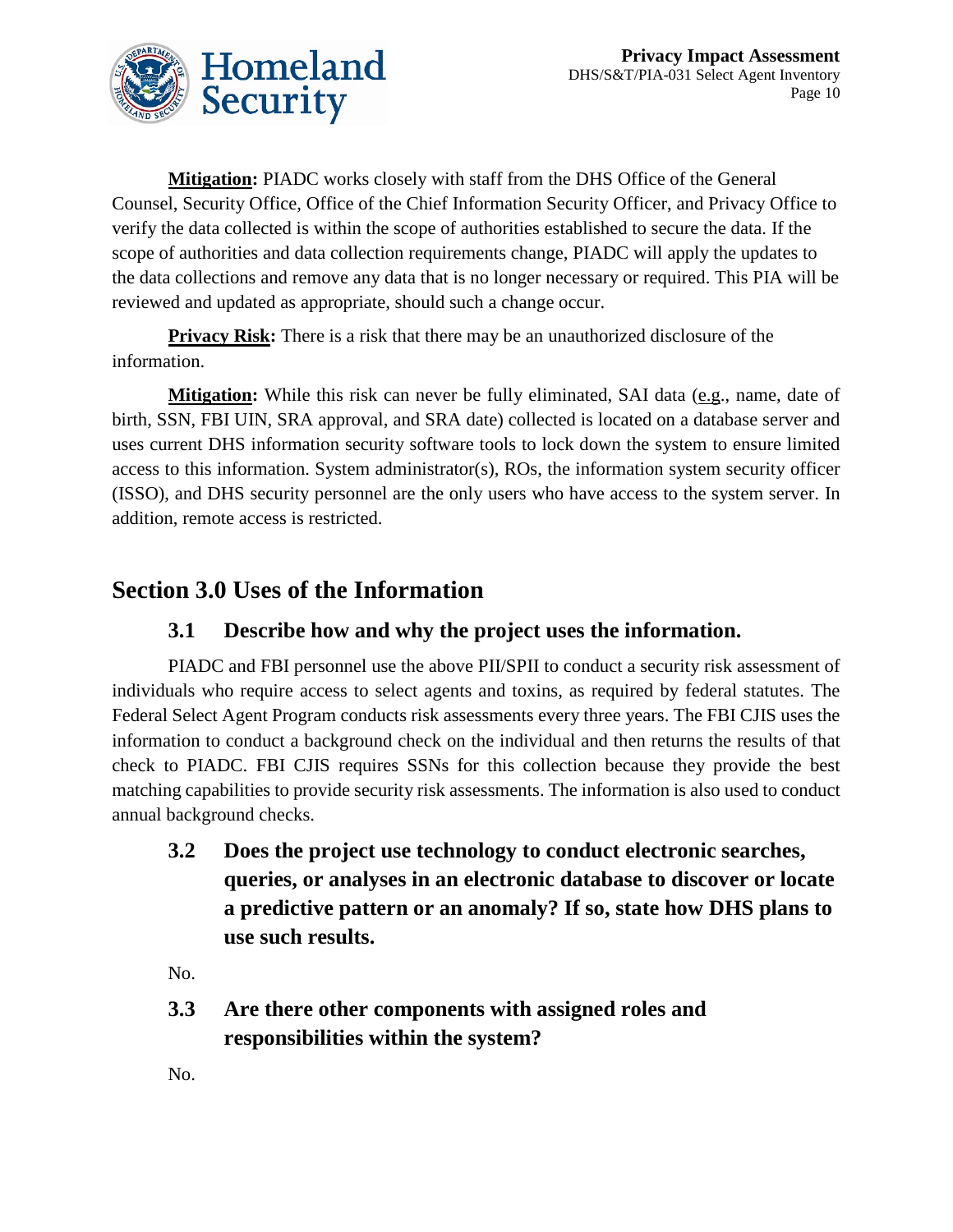

### **3.4 Privacy Impact Analysis: Related to the Uses of Information**

**Privacy Risk:** Unauthorized users may view the stored enrollment information or use the information for unauthorized purposes.

**Mitigation:** Only authorized personnel with a need-to-know will have access to the enrollment information. In addition to the system administrator, authorized personnel include the ISSO, ROs, and the security personnel. The ISSO accesses the system to conduct audits to ensure there is no suspicious activity or inappropriate use or access of the data. Security personnel will also have access to the information and the server system in order to operate the system. Access to the SAI will be restricted using user name and password protections.

# **Section 4.0 Notice**

# **4.1 How does the project provide individuals notice prior to the collection of information? If notice is not provided, explain why not.**

All registration forms for the Federal Select Agent Program include Privacy Act Statements describing the purpose for collection, use, and disclosure of the information.<sup>[12](#page-11-0)</sup>

## **4.2 What opportunities are available for individuals to consent to uses, decline to provide information, or opt out of the project?**

All DHS federal employees and support contractors have a right to decline to provide information when requesting access for use of the SAI. If individuals decline to provide information they will not be processed for the enrollment portion, thus individuals will not be able to access the system.

### **4.3 Privacy Impact Analysis: Related to Notice**

**Privacy Risk:** Employees or contractors may be unaware that their information will be shared with the FBI.

**Mitigation:** Notice is provided to all individuals at the time of enrollment that includes background information on the system and its use as an additional measure of security for access control. The notice includes how the user's information is used and retained for use and an additional statement that cites S&T's legal authority to collect such information.

<span id="page-11-0"></span> <sup>12</sup> [http://www.selectagents.gov/resources/APHIS-CDC\\_Form\\_1\\_Guidance\\_Document.pdf](http://www.selectagents.gov/resources/APHIS-CDC_Form_1_Guidance_Document.pdf)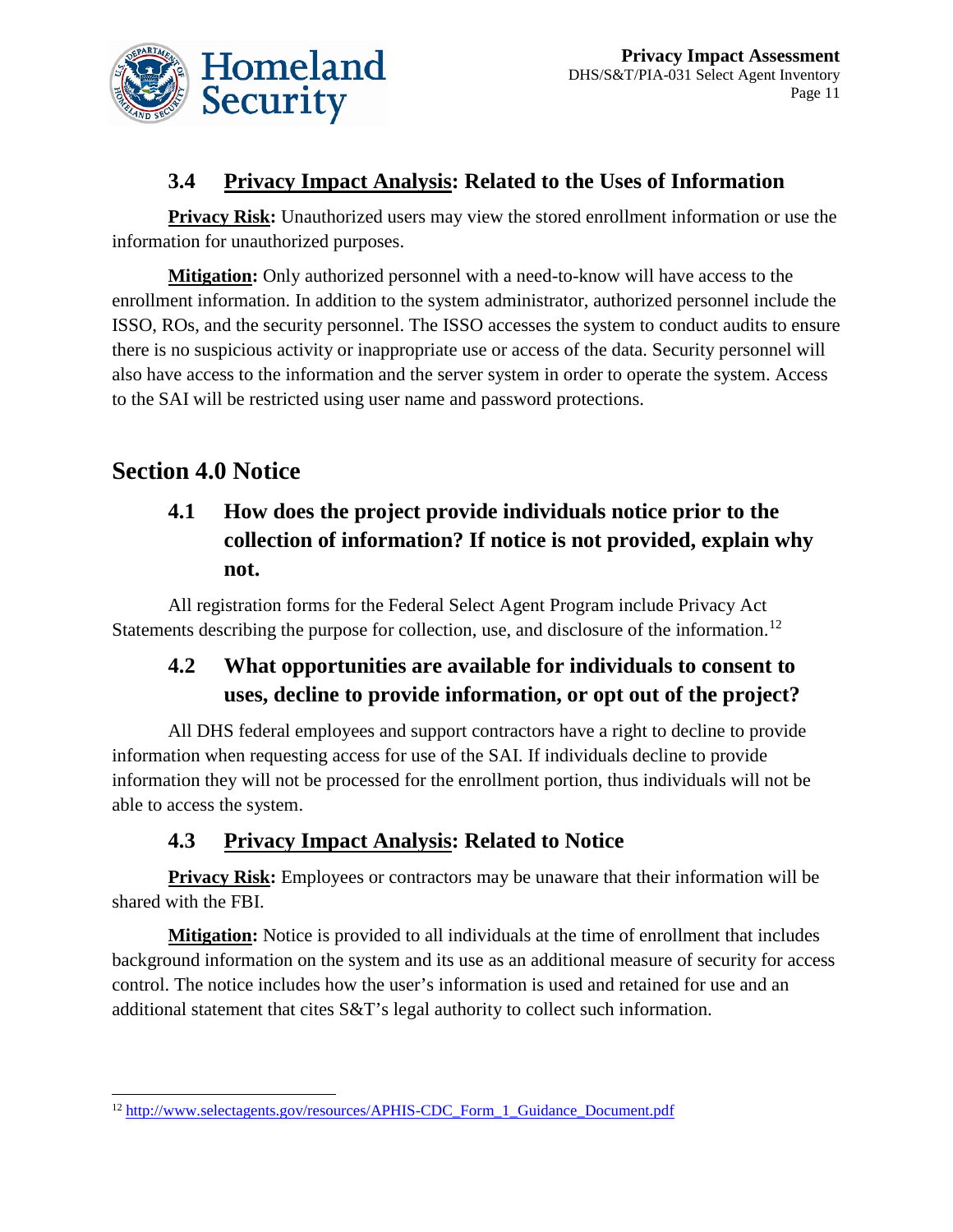

# **Section 5.0 Data Retention by the project**

### **5.1 Explain how long and for what reason the information is retained.**

With regard to retention schedules and file plans for "Biological Select Agent and Toxins Records," these are currently unscheduled and with NARA for determination. DHS proposes to delete the records after 6 years. Until NARA approves the final retention schedule, the records are deemed permanent and cannot be destroyed. DHS deletes user access request information after 6 years pursuant to General Records Schedule 3.2 item 031.

### **5.2 Privacy Impact Analysis: Related to Retention**

**Privacy Risk:** SAI records are currently not covered by a NARA-approved records retention schedule, which means that the records are maintained longer than necessary for operations.

**Mitigation:** This risk is not mitigated. PIADC has submitted our Request for Records Disposition Authority to NARA and is following up with that office aggressively to resolve that issue. Until NARA acts, PIADC is not legally permitted to dispose of the records.

# **Section 6.0 Information Sharing**

# **6.1 Is information shared outside of DHS as part of the normal agency operations? If so, identify the organization(s) and how the information is accessed and how it is to be used.**

End users of the system include staff from United States Department of Agriculture (USDA) Animal and Plant Health Inspection Service (APHIS) and Agricultural Research Service (ARS). PII used by PIADC in this process is forwarded to FBI CJIS for processing. Information is used to conduct background checks on personnel for access to SAI.

## **6.2 Describe how the external sharing noted in 6.1 is compatible with the SORN noted in 1.2.**

Data is shared with the FBI to appropriately vet PIADC staff. DHS/ALL-023 Personnel Security Management SORN, Routine Use H permits DHS to share biographic information with an appropriate federal, state, local, tribal, foreign, or international agency, if the information is relevant and necessary to a DHS decision concerning the issuance of a security clearance, the reporting of an investigation of an employee, or the issuance of a license, grant, delegation or designation of authority, or other benefit and disclosure is appropriate to the proper performance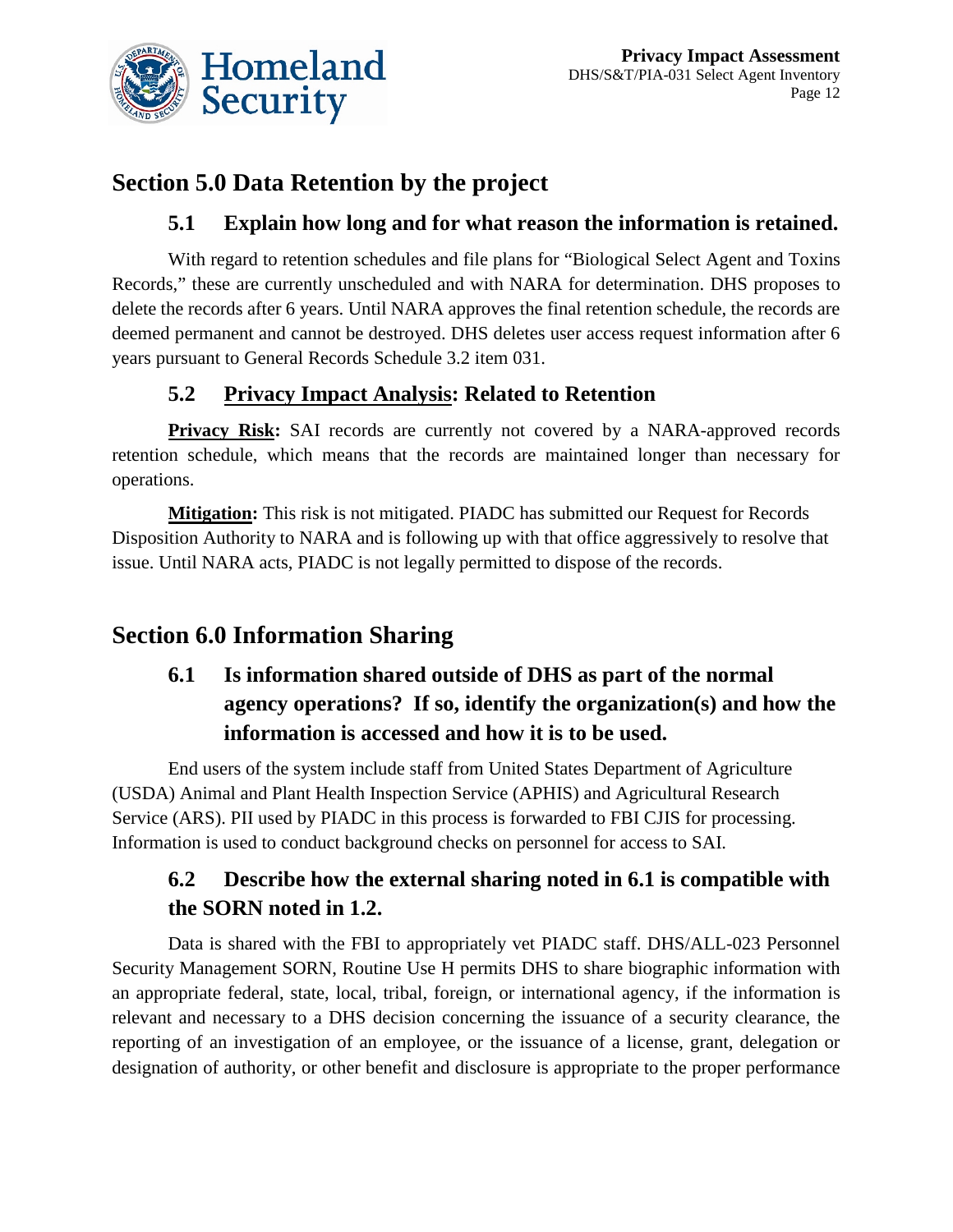

of the official duties of the person making the request.[13](#page-13-0) Without checking with the FBI, DHS would be unable to meet the requirements of 9 CFR 121. Sharing of the relevant information with the FBI, facilitates the processing of clearances for individuals requesting access to select agents as required by 9 CFR 121.

### **6.3 Does the project place limitations on re-dissemination?**

No. PIADC does not place any limitations on re-dissemination of the information. PII used by PIADC in this process is forwarded to FBI CJIS for processing and the FBI process sets limitations on how the information can be used. Data can be used pursuant to the Routine Uses listed in the System of Records Notices that cover this collection of information listed in section 1.2 and as described in sections V and VI on the FBI CJIS FD-961 Form.

### **6.4 Describe how the project maintains a record of any disclosures outside of the Department.**

PII used by PIADC in this process is forwarded to FBI CJIS for processing. As personnel submit their FBI CJIS FD-961 form for processing they are entered into SAI as pending. A report can be generated from SAI with a complete listing of cleared, terminated, and pending personnel as needed. This report reflects all disclosures of information to the FBI.

### **6.5 Privacy Impact Analysis: Related to Information Sharing**

**Privacy Risk:** Information may be disclosed to external entities, and possibly used for unauthorized purposes.

**Mitigation:** PIADC only shares information in limited situations of supporting law enforcement investigations. PIADC shares information on a case by case basis, and in accordance with the DHS/ALL-023 Personnel Security Management SORN.<sup>[14](#page-13-1)</sup>

### **Section 7.0 Redress**

### **7.1 What are the procedures that allow individuals to access their information?**

Individuals can contact the RO or the Security Office if they wish to obtain access to their information. The contact information for the RO follows:

Science & Technology Directorate

<span id="page-13-0"></span><sup>&</sup>lt;sup>13</sup> DHS/ALL-023 Department of Homeland Security Personnel Security Management, 75 FR 8088 (February 23, 2010) *available at* [www.dhs.gov/privacy.](http://www.dhs.gov/privacy)

<span id="page-13-1"></span><sup>&</sup>lt;sup>14</sup> DHS/ALL-023 Department of Homeland Security Personnel Security Management, 75 FR 8088 (February 23, 2010) *available at* [www.dhs.gov/privacy.](http://www.dhs.gov/privacy)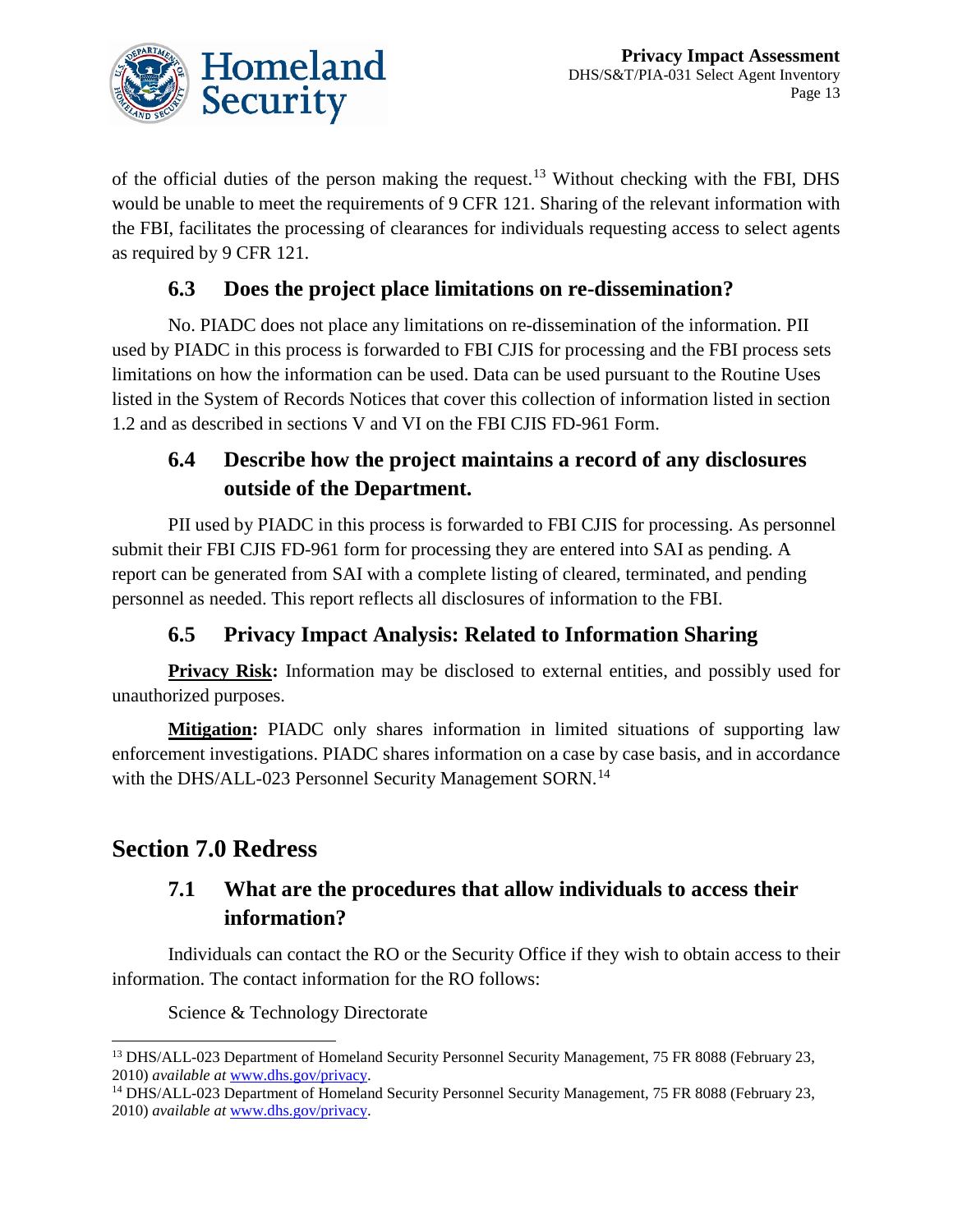

Select Agent Program Manager, Responsible Official or Security Office Plum Island Animal Disease Center Phone: (631) 323-3200

Applicants seeking their personnel records may submit their request to the S&T Freedom of Information Act Office:

DHS S&T FOIA Officer U.S. Department of Homeland Security, Science & Technology Directorate Washington, D.C. 20528 Phone: 202-254-5700 E-mail: [stfoia@hq.dhs.gov](mailto:stfoia@hq.dhs.gov)

The FASP conducts risk assessments every three years. Should an update or a need to change personal information arises prior to the renewal, that information is changed through a registration amendment and changed in SAI. An amendment is made by resubmission of a new Form 1 and submission to FSAP.

### **7.2 What procedures are in place to allow the subject individual to correct inaccurate or erroneous information?**

Individuals can contact the RO or the Security Office if they wish to obtain access to or correct their information.

### **7.3 How does the project notify individuals about the procedures for correcting their information?**

Individuals can contact the RO or the Security Office if they wish to obtain access to their information.

### **7.4 Privacy Impact Analysis: Related to Redress**

There is no risk to redress because individuals have the opportunity to access and correct any inaccurate or erroneous information by working directly with the RO or the Security Office.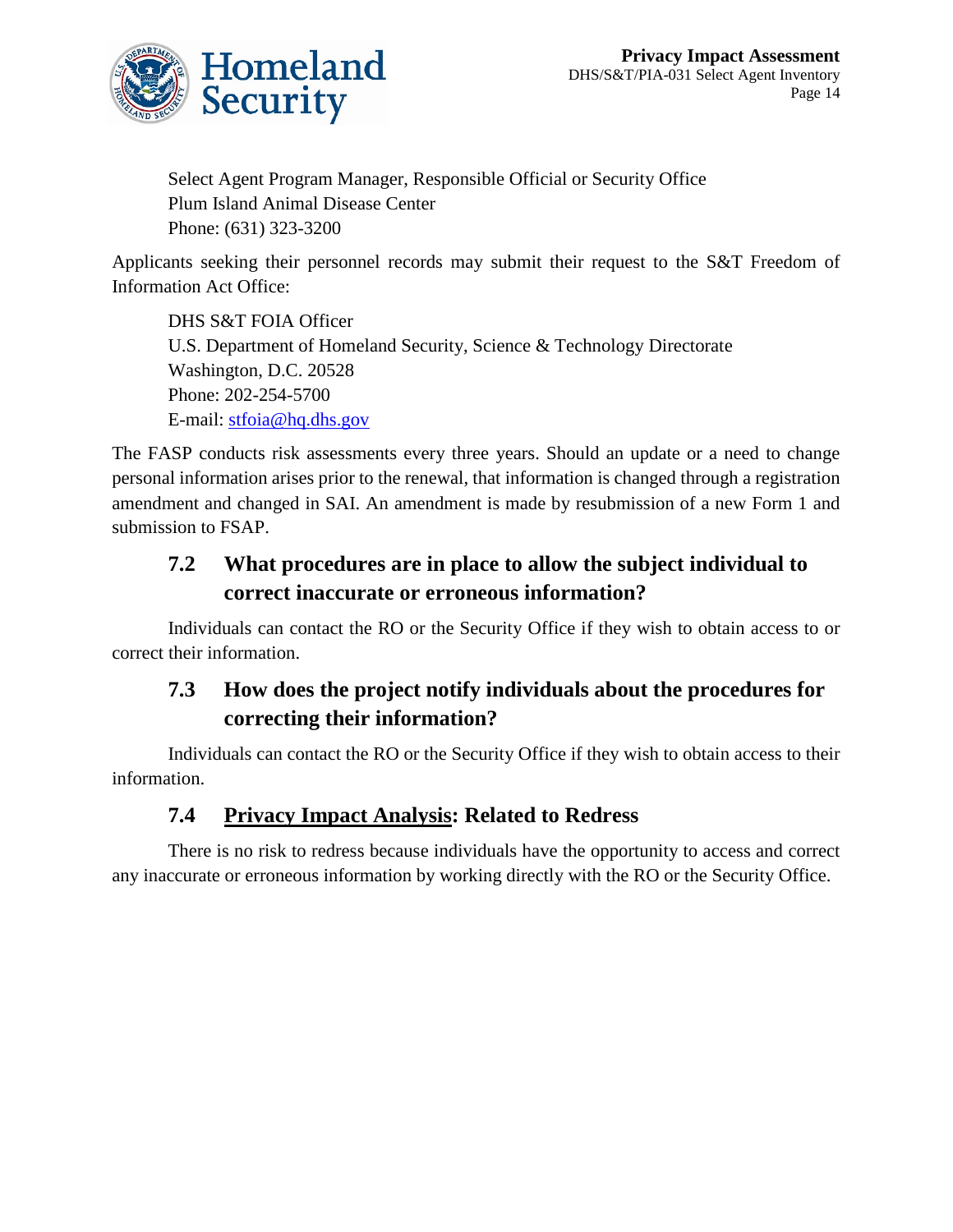

# **Section 8.0 Auditing and Accountability**

# **8.1 How does the project ensure that the information is used in accordance with stated practices in this PIA?**

Only the system administrators, ROs, ISSO, and security officers will have access to the information in SAI. The RO conducts semiannual audits of the listing provided by the Federal Select Agent Program by comparing the official program's list with what exists in the local database.

System administrators and security officers are required by DHS policies to abide by all privacy and information security regulations. The PIADC ISSO has access to the system to perform weekly audits.

# **8.2 Describe what privacy training is provided to users either generally or specifically relevant to the project.**

All employees receive the DHS privacy and information security training annually. This is a mandatory requirement and the training records are maintained by the facility's human resources staff and the ISSO. In addition, PIADC requires a specific SAI training session previous to being provided access to the system.

# **8.3 What procedures are in place to determine which users may access the information and how does the project determine who has access?**

The SAI uses Active Directory to manage system accounts. Each account on the SAI is identified by a unique login account. Group logins are not allowed and are restricted within the confines of the software architecture.

The SAI is configured to only allow the System Administrator (SA) the privileges required to modify global account information, and as such are made aware by the ISSO that unique identifiers are required. Prior to a user gaining SAI access, he or she must complete a PIADC General User Request form, IT-007-1. Upon completion of the form, the user's supervisor signs the form validating the user's business justification for obtaining a SAI account. Upon gaining approval of the requesting user's supervisor, the form is submitted to the SAI SA for presentation to the System Owner. Once the SAI project supervisor approves the user's request, the user account is created and the user is required to sign the SAI Rules of Behavior prior to obtaining his or her logon credentials.